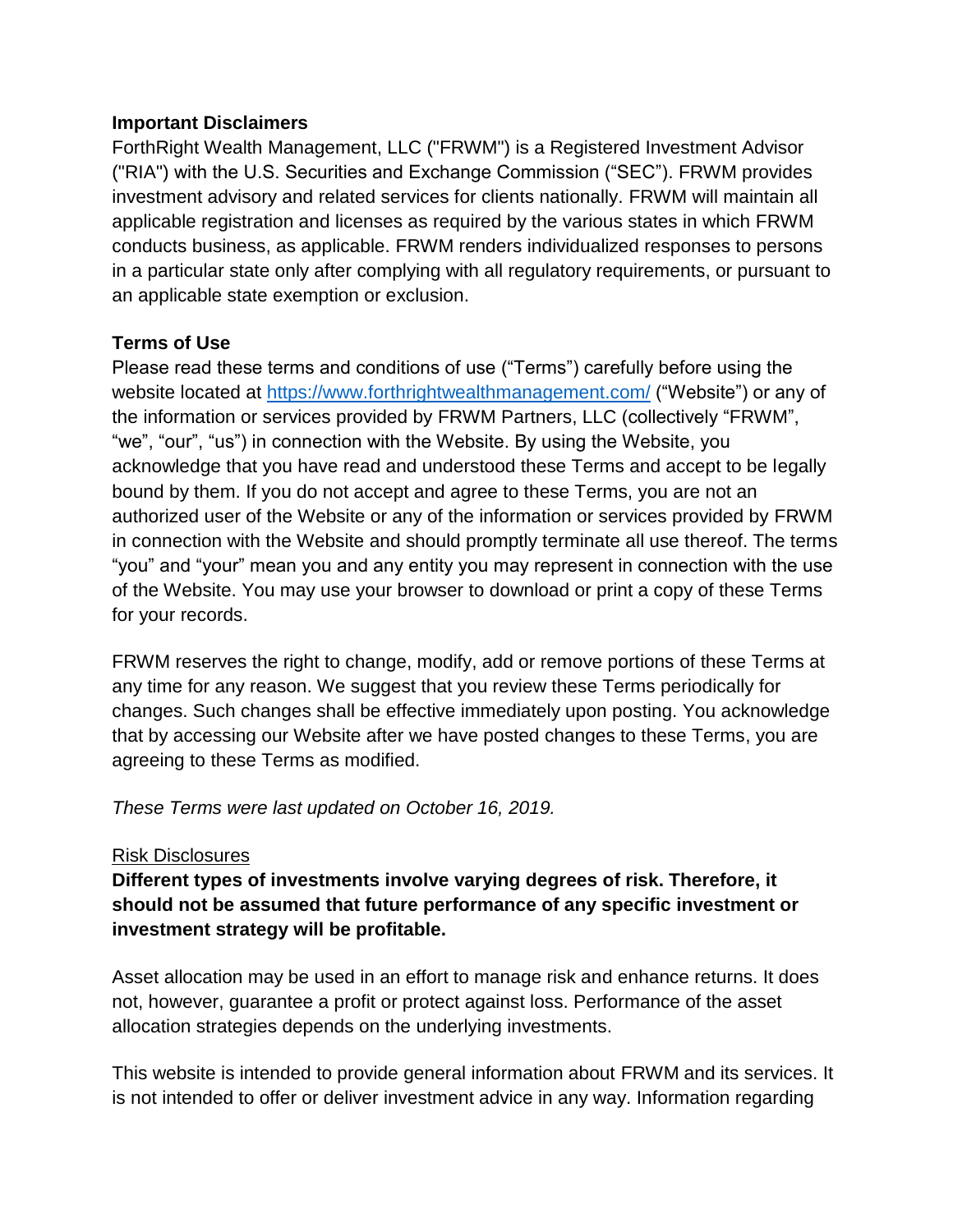investment services are provided solely to gain an understanding of our investment philosophy, our strategies and to be able to contact us for further information.

Market data, articles and other content on this website are based on generally available information and are believed to be reliable. FRWM does not guarantee the accuracy of the information contained in this website. The information is of a general nature and should not be construed as investment advice.

Please remember that it remains your responsibility to advise FRWM, in writing, if there are any changes in your personal/financial situation or investment objectives for the purpose of reviewing/evaluating/revising our previous recommendations and/or services, if you would like to impose, add, or to modify any reasonable restrictions to our investment advisory services.

FRWM will provide all prospective clients with a copy of our current Form ADV, Part 2A ("Disclosure Brochure") and the Brochure Supplement for each advisory person supporting a particular client. You may obtain a copy of these disclosures on the SEC website at [http://adviserinfo.sec.gov](http://adviserinfo.sec.gov/) or you may [Contact Us](https://www.forthrightwealthmanagement.com/contact) to request a free copy via .pdf or hardcopy.

#### Email Disclosures

FRWM often communicates with its clients and prospective clients through electronic mail ("email") and other electronic means. Your privacy and security are very important to us. FRWM makes every effort to ensure that email communications do not contain sensitive information. We remind our clients and others not to send FRWM private information over email. If you have sensitive data to deliver, we can provide secure means for such delivery.

# **Please note: FRWM does not accept trading or money movement instructions via email.**

As a registered investment advisor, FRWM emails may be subject to inspection by the Chief Compliance Officer ("CCO") of FRWM or the securities regulators.

If you have received an email from FRWM in error, we ask that you contact the sender and destroy the email and its contents.

If you have any questions regarding our email policies, please [Contact Us.](https://www.forthrightwealthmanagement.com/contact)

#### **Social Websites**

FRWM may utilize third-party websites, including social media websites, blogs and